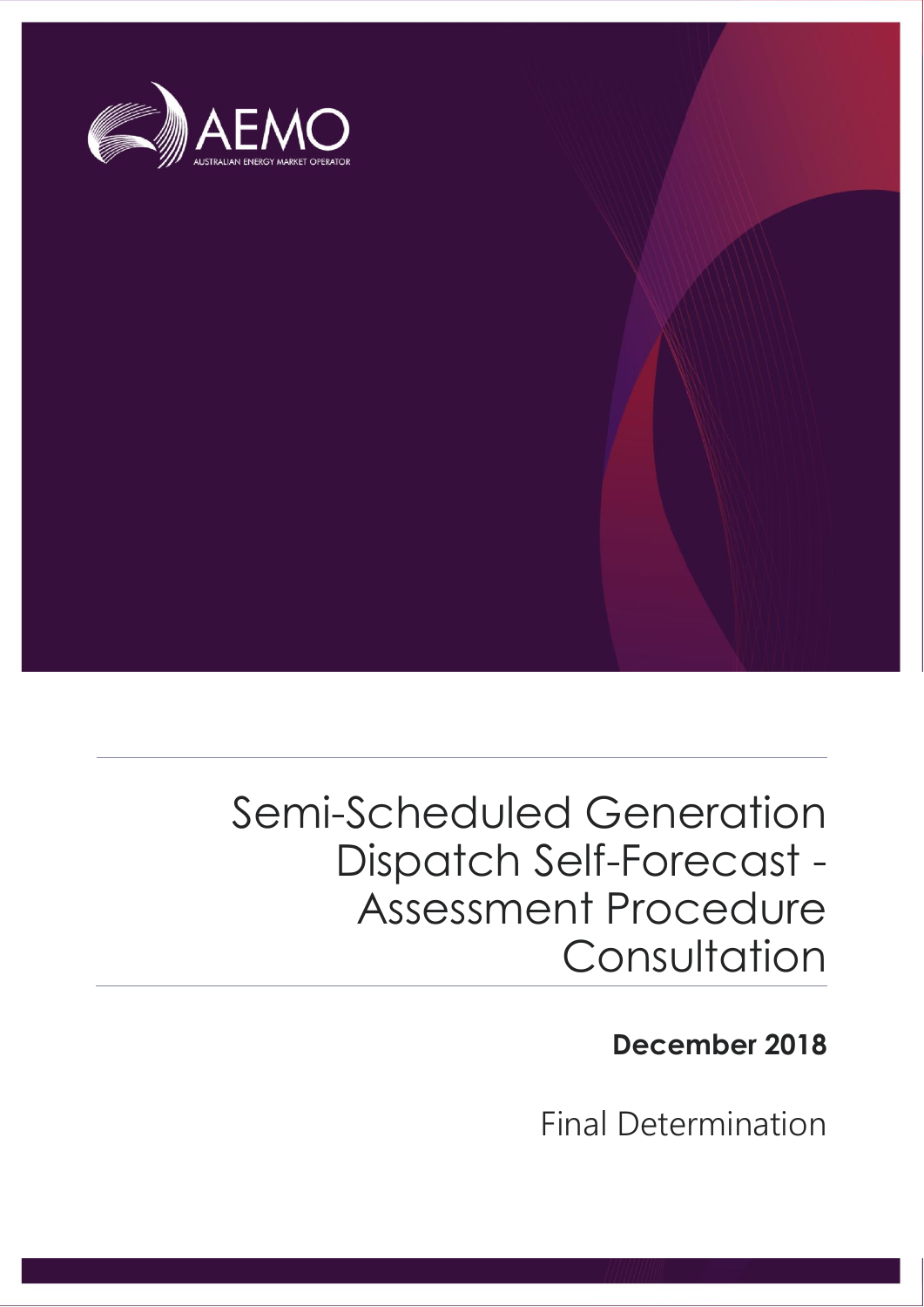# **Important notice**

# **PURPOSE**

On 13 November 2018, AEMO invited written submissions on the second draft of the "Semi-Scheduled Generation Self-Forecast – Assessment Procedure". The procedure describes how AEMO intends to assess the suitability of self-forecasts for use in dispatch.

This report summarises the feedback received, AEMO's response and our final determination.

The final "Semi-Scheduled Generation Self-Forecast – Assessment Procedure" takes effect from Friday 21 December 2018.

## **DISCLAIMER**

This document or the information in it may be subsequently updated or amended. This document does not constitute legal or business advice and should not be relied on as a substitute for obtaining detailed advice about the National Electricity Law, the National Electricity Rules, or any other applicable laws, procedures or policies. AEMO has made every effort to ensure the quality of the information in this document but cannot guarantee its accuracy or completeness.

Accordingly, to the maximum extent permitted by law, AEMO and its officers, employees and consultants involved in the preparation of this document:

- make no representation or warranty, express or implied, as to the currency, accuracy, reliability or completeness of the information in this document; and
- are not liable (whether by reason of negligence or otherwise) for any statements or representations in this document, or any omissions from it, or for any use or reliance on the information in it.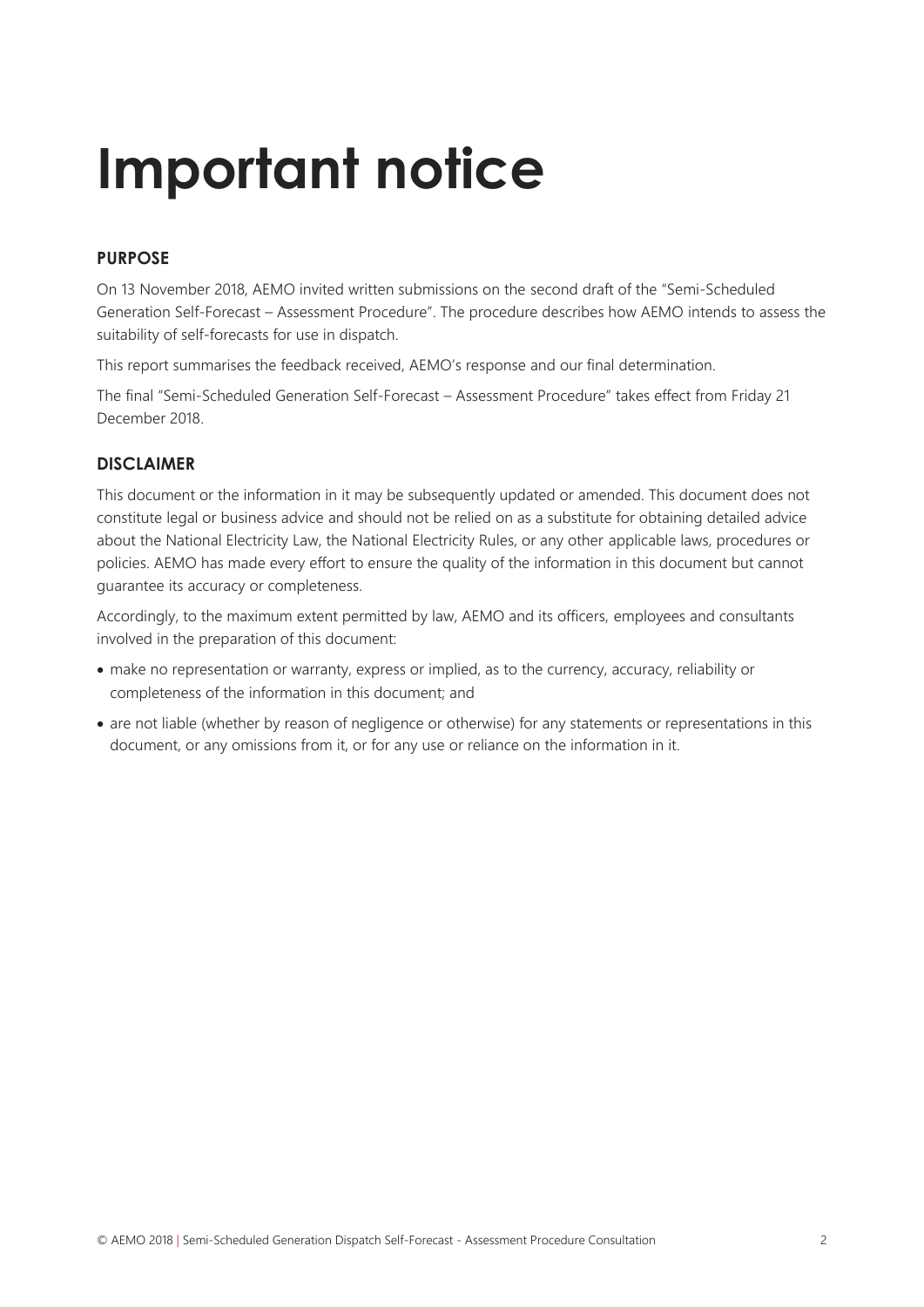# **Contents**

| Definitions, acronyms, and abbreviations |                                                | 3                |
|------------------------------------------|------------------------------------------------|------------------|
| 1.                                       | Introduction                                   | 4                |
| 2.                                       | <b>Consultation summary</b>                    | 4                |
| 3.                                       | <b>Determination</b>                           | 5                |
| 4.                                       | Stakeholder feedback                           | $\boldsymbol{6}$ |
| 4.1                                      | Assessment process                             | 6                |
| 4.2                                      | Preliminary assessments                        | 9                |
| 4.3                                      | Performance benchmark and assessable intervals | 11               |
| 4.4                                      | Other feedback                                 | 13               |

# <span id="page-2-0"></span>Definitions, acronyms, and abbreviations

Terms defined in the National Electricity Rules have the same meanings when used in this document. Acronyms used in this document are explained in the table below.

| <b>Term</b>  | <b>Definition</b>                                                                                                                     |
|--------------|---------------------------------------------------------------------------------------------------------------------------------------|
| AGC          | AEMO's Automatic Generation Control system                                                                                            |
| <b>ASEFS</b> | Australian Solar Energy Forecasting System                                                                                            |
| AWEFS        | Australian Wind Energy Forecasting System                                                                                             |
| DI           | Dispatch Interval                                                                                                                     |
| <b>ECM</b>   | Energy Conversion Model for AWEFS and ASEFS                                                                                           |
| <b>NER</b>   | National Electricity Rules                                                                                                            |
| <b>SCADA</b> | Supervisory Control and Data Acquisition                                                                                              |
| SF           | Participant's 5-minute ahead Dispatch Self-Forecast of unconstrained intermittent generation from a semi-scheduled<br>generating unit |
| <b>UIGF</b>  | Unconstrained Intermittent Generation Forecast                                                                                        |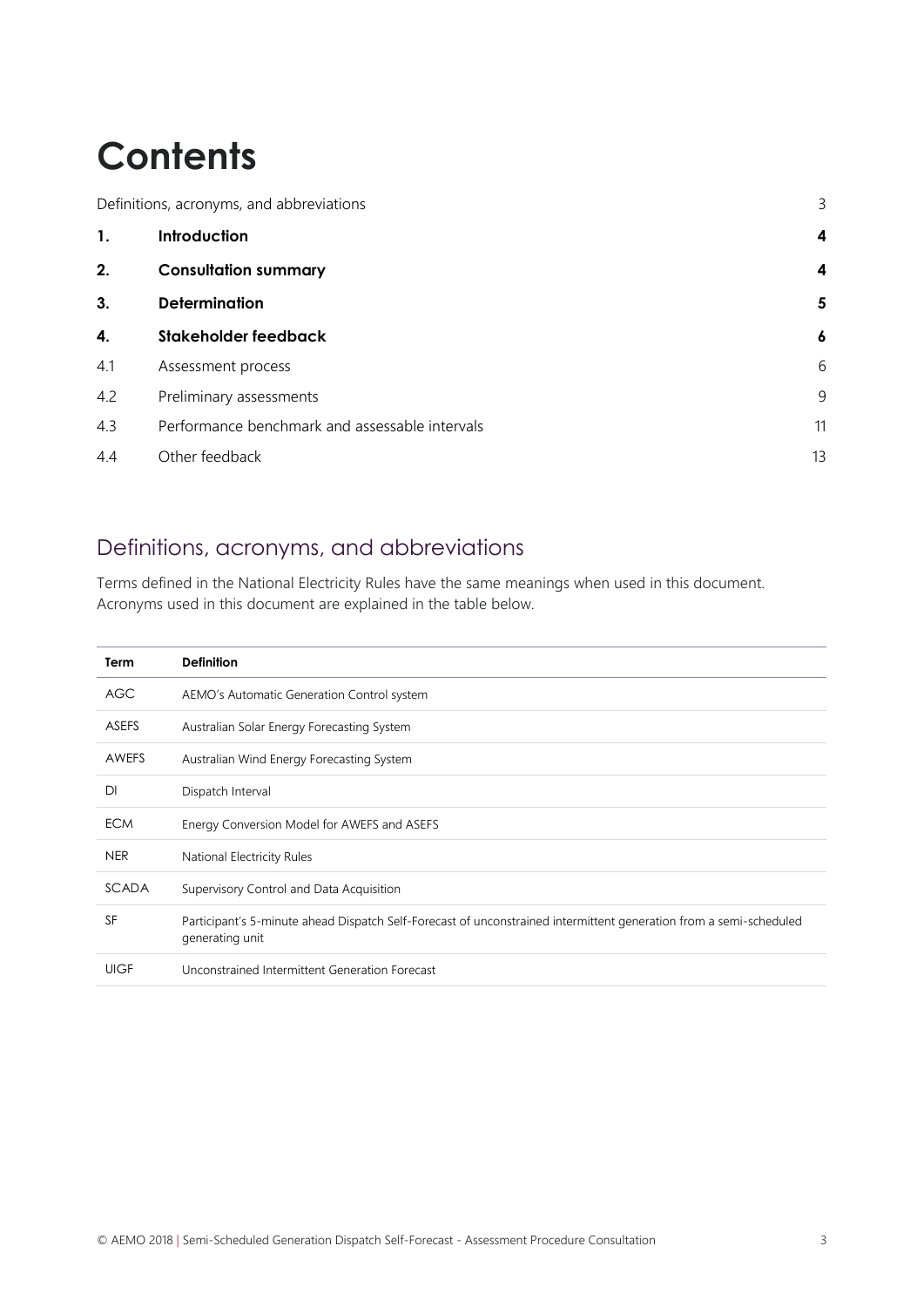# <span id="page-3-0"></span>**1. Introduction**

AEMO currently uses the Australian Wind Energy Forecasting System (AWEFS) and Australian Solar Energy Forecasting System (ASEFS) to provide 5-minute ahead unconstrained intermittent generation forecasts (UIGF) for wind and solar generating units, respectively, for use in 5-minute dispatch.

From January 2019, AEMO may use the 5-minute ahead UIGF provided by the participant (self-forecast) as an alternative to the AWEFS/ASEFS UIGF, subject to satisfactory performance assessed by AEMO on an initial and ongoing basis.

The "Semi-Scheduled Generation Dispatch Self-Forecast – Assessment Procedure" describes how AEMO intends to assess the suitability of self-forecasts for use in dispatch.

AEMO has prepared this procedure in consultation with industry stakeholders.

# <span id="page-3-1"></span>**2. Consultation summary**

On 11 July 2018, AEMO released a[n initial draft of the Semi-Scheduled Generation Dispatch Self-Forecast -](https://www.aemo.com.au/-/media/Files/Stakeholder_Consultation/Working_Groups/Other_Meetings/5-Minute-Forecast/Semi-Scheduled-Generation-Dispatch-Self-Forecast---Assessment-Procedure---first-draft.pdf) [Assessment Procedure.](https://www.aemo.com.au/-/media/Files/Stakeholder_Consultation/Working_Groups/Other_Meetings/5-Minute-Forecast/Semi-Scheduled-Generation-Dispatch-Self-Forecast---Assessment-Procedure---first-draft.pdf) In preparing the draft procedure, AEMO considered feedback received following the self-forecasting technologies workshop on 15 February 2018. AEMO invited written submissions from NEM Semi-Scheduled Generators and Interested Parties on the initial draft, with five respondents:

- Infigen Energy (Infigen)
- Meridian Energy (Meridian)
- Neoen Australia (NEOEN)
- Proa Analytics (PROA)
- Tilt Renewables (Tilt)

On 13 November 2018, AEMO released a [second draft of the procedure](https://www.aemo.com.au/-/media/Files/Stakeholder_Consultation/Working_Groups/Other_Meetings/5-Minute-Forecast/Semi-Scheduled-Generation-Dispatch-Self-Forecast---Assessment-Procedure---second-draft.pdf) and associated [determination report.](https://www.aemo.com.au/-/media/Files/Stakeholder_Consultation/Working_Groups/Other_Meetings/5-Minute-Forecast/Semi-Scheduled-Generation-Dispatch-Self-Forecast---Assessment-Procedure---draft-determination.pdf) AEMO invited written submissions from NEM Semi-Scheduled and Scheduled Generators and Interested Parties on the second draft, with five respondents:

- Fulcrum3D
- Infigen Energy (Infigen)
- Neoen Australia (NEOEN)<sup>1</sup>
- Pacific Hydro

 $\overline{a}$ 

• Tilt Renewables (Tilt)

AEMO considered all feedback received and determined that changes of an administrative nature only were required to the second draft procedure, which now becomes the final procedure. This report summarises the feedback received on the second draft procedure, AEMO's response and our final determination.

AEMO wishes to thank all respondents for providing their valued feedback.

<sup>&</sup>lt;sup>1</sup> NEOEN supported the second draft of the procedure without further comment

<sup>©</sup> AEMO 2018 | Semi-Scheduled Generation Dispatch Self-Forecast - Assessment Procedure Consultation 4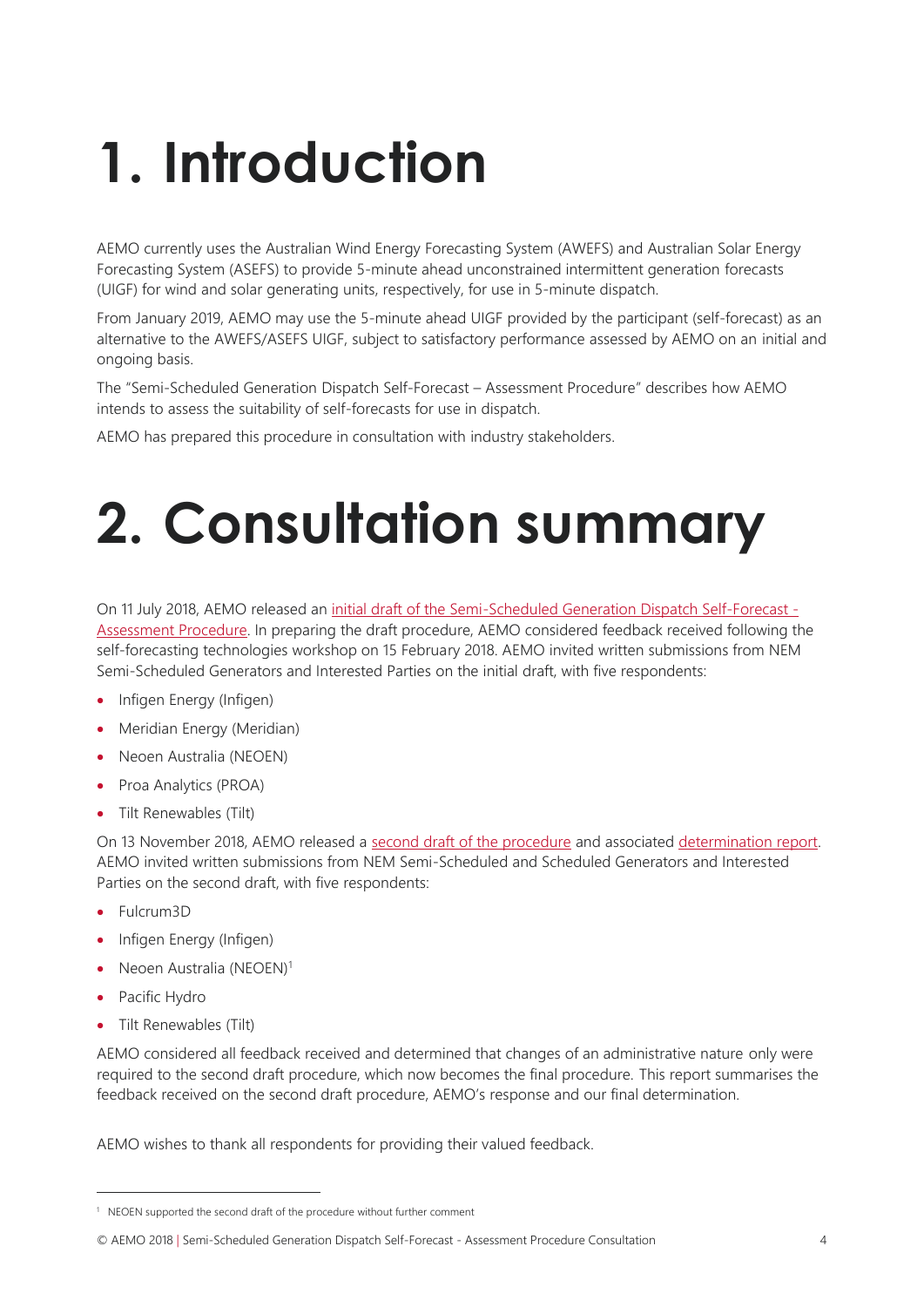# <span id="page-4-0"></span>**3. Determination**

AEMO has considered all feedback received and determined that only the administrative changes below (marked in underline) were required to the second draft procedure, which now becomes the final procedure.

The requirement for these changes was identified after the second draft procedure was released. The changes clarify a scenario where a dispatch interval may still be used for the ongoing assessment if the self-forecast has been used in dispatch, despite being submitted later than 70 seconds prior to dispatch.

AEMO has published the final procedure here: [https://www.aemo.com.au/Stakeholder-Consultation/Industry](https://www.aemo.com.au/Stakeholder-Consultation/Industry-forums-and-working-groups/Other-meetings/Market-Participant-5-Minute-Self-Forecast)[forums-and-working-groups/Other-meetings/Market-Participant-5-Minute-Self-Forecast](https://www.aemo.com.au/Stakeholder-Consultation/Industry-forums-and-working-groups/Other-meetings/Market-Participant-5-Minute-Self-Forecast)

The final "Semi-Scheduled Generation Self-Forecast – Assessment Procedure" takes effect on Friday 21 December 2018, after which self-forecasts may be submitted to AEMO for assessment, and potential use by AEMO from 2019 onwards.

AEMO intends to further engage with stakeholders within 12 months to review the effectiveness of the Self-Forecast Assessment Procedure (including metrics, benchmarks, thresholds and exclusions) after gaining sufficient experience with the use of self-forecasts in dispatch.

#### **Changes to the second draft procedure**

- 1. Section 4.2 Minimum DIs for SF Performance Assessment
	- AEMO will only conduct a SF performance assessment if at least 80% of *dispatch intervals* satisfy the following criteria over the current assessment window:
		- i. the SF was used in dispatch<sup>4</sup> for the *dispatch interval*, or AEMO received an unsuppressed SF at least 70 seconds prior to the gate closure time for the *dispatch interval*; and

4. Not relevant during the initial assessment stage

2. Section 4.3 Initial performance assessment

Where:

 $SF_i = 5$ -minute ahead MW forecast from the participant for time i, which is the forecast that is not suppressed by the participant with the highest forecast priority number used in dispatch<sup>6</sup> or received on or before the dispatch gate closure time at  $i$ -70 seconds.

6. Not relevant during the initial assessment stage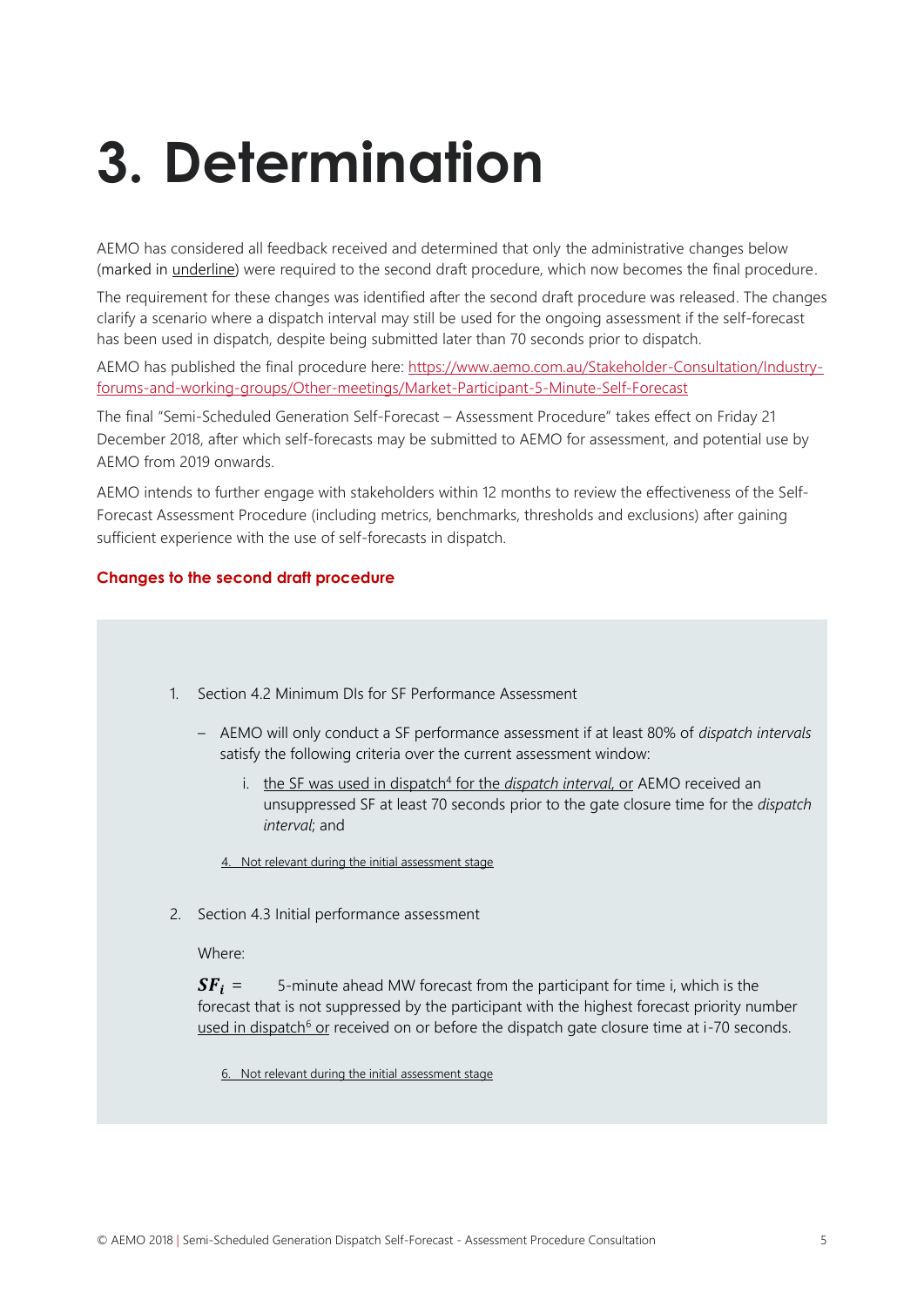# <span id="page-5-0"></span>**4. Stakeholder feedback**

# <span id="page-5-1"></span>4.1 Assessment process

# 4.1.1 Current proposal

The second draft procedure proposed a two-stage weekly process to assess SFs for use in dispatch:

- 1. Initial weekly assessment process:
	- For SFs not yet initially accepted for use in dispatch, AEMO conducts assessments over an assessment window, which is initially 8 weeks with a fixed start date but (if required) adds one week to the end date each week, up to a maximum of 16 weeks
	- AEMO conducts preliminary tests of the reliability of the SF over the assessment window and whether there are enough assessable intervals over that window to perform a performance assessment
	- If both preliminary tests pass, AEMO conducts a performance assessment of the accuracy of the SF relative to the AWEFS/ASEFS forecast, for all assessable intervals over the assessment window
	- If a preliminary test fails or the SF performance assessment fails, AEMO repeats the above assessments the next week, extending the assessment window by one week.
	- Once the SF performance assessment passes, AEMO accepts the SF for use in dispatch and subjects the SF to ongoing assessments
- 2. Ongoing weekly assessment process:
	- For SFs initially accepted for use in dispatch, AEMO conducts ongoing assessments (as soon as practicable) each week over three fixed assessment windows; 1, 4 and 8 weeks
	- For each assessment window, AEMO conducts a preliminary test of whether there are enough assessable intervals over that window to perform a meaningful performance assessment
	- If the preliminary test passes for an assessment window, AEMO conducts a performance assessment of the accuracy of the SF relative to the AWEFS/ASEFS forecast, for all assessable intervals over that window
	- If the preliminary test or SF performance assessment fails for an assessment window, and this occurs for ALL three assessment windows, AEMO does not change the current status of the SF (unsuppressed or unsuppressed in dispatch) and repeats the above assessments the next week, rolling the start date of each assessment window forward by one week
	- If the SF performance assessment passes for ANY assessment window, AEMO unsuppresses the SF for use in dispatch
	- AEMO control room continually monitors the currently used forecast in dispatch (SF or AWEFS/ASEFS) and suppresses that forecast if in gross error or causing a system security issue. If SF is suppressed, AEMO does not re-assess its use in dispatch until the next weekly assessment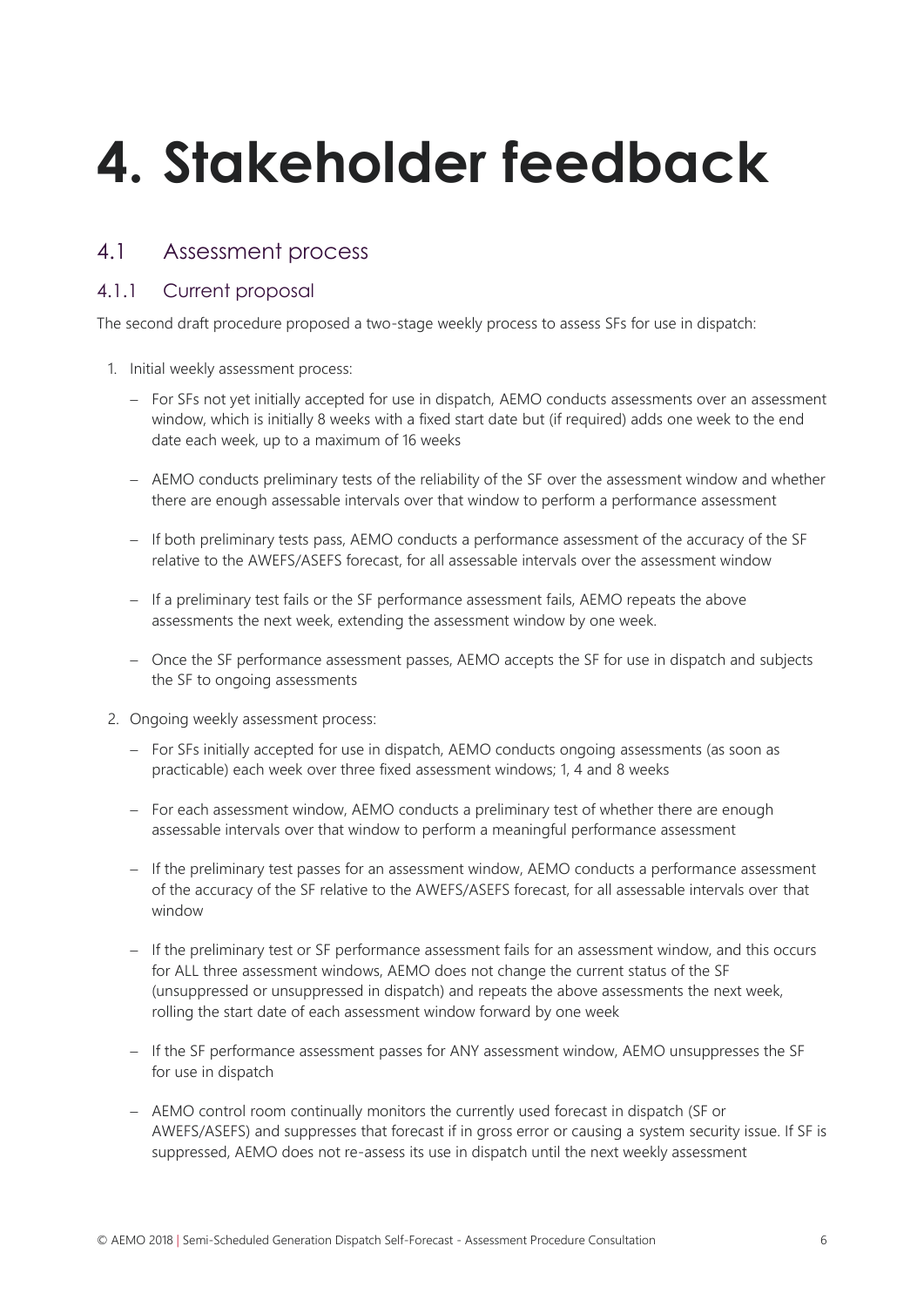# 4.1.2 Feedback

## **General**

Infigen supported AEMO's proposal to "review the effectiveness of the SF process…after gaining sufficient experience with the use of self-forecasts in dispatch".

Infigen also supported the changes in section 6 of the second draft procedure whereby the AEMO control room can suppress a forecast (SF or AWEFS/ASEFS) if it is in gross error or causing a system security issue.

Fulcrum3D sought clarity on AEMO's reference to "overall self-forecast performance" in the footnote under section 4.1 of the second draft procedure:

• "If a participant submits multiple model forecasts, AEMO may, at the participant's request, assess the individual performance of each model separately and provide feedback to the participant. However, AEMO will only use overall self-forecast performance as the basis for acceptance for use in dispatch regardless of individual model performance."

### **Treatment of Self-Suppressed SF**

In their previous submission, Infigen were concerned that AEMO would treat a grossly inaccurate SF differently if it was proactively suppressed by the participant rather than by the AEMO control room, adding that AEMO should be encouraging self-awareness of an inaccurate SF.

Infigen sought clarity on how self-suppressed SFs will be treated in the initial and ongoing assessments, specifically:

- *Will it be possible to flag an already suppressed forecast as self-suppressed? If AEMO has suppressed the SF, it is not possible for the participant or AEMO to retrospectively flag that SF as self-suppressed.*
- *Is the data from a self-suppressed forecast used in assessments or is it ignored? Participant suppressed SFs are ignored in assessments, because this indicates to AEMO that it is not to be assessed for use in dispatch.*
- *Is it counted against the 80% of DIs required for preliminary assessment? Because participant suppressed SFs are ignored in assessments, they do not count toward meeting the minimum 80% of DIs requirement.*

#### **Automated assessment process**

In their previous submission, Infigen suggested an alternative to the ongoing weekly assessment – an automated rolling 60-minute evaluation with automatic switching between the SF and AWEFS/ASEFS forecasts depending on which was more accurate and a switching hysteresis, to prevent forecasts switching too frequently.

Infigen again raised this approach in their submission to the second draft procedure, arguing this was the most attractive implementation of SF as it would provide the greatest accuracy.

The use of a hysteresis would mean that one forecast must be a certain percentage more accurate than the alternate forecast over a defined rolling window (minutes to hours) before the dispatch forecast is switched to the more accurate forecast. Increasing this hysteresis threshold would decrease the rate at which this switching occurs.

Infigen envisaged the switching hysteresis thresholds would be either of a set duration or based on accumulated MW or % error, with the thresholds refined with experience gained over the coming months using self-forecasting.

# 4.1.3 AEMO response

### **General**

Fulcrum3D sought clarity on the meaning of "overall self-forecast performance".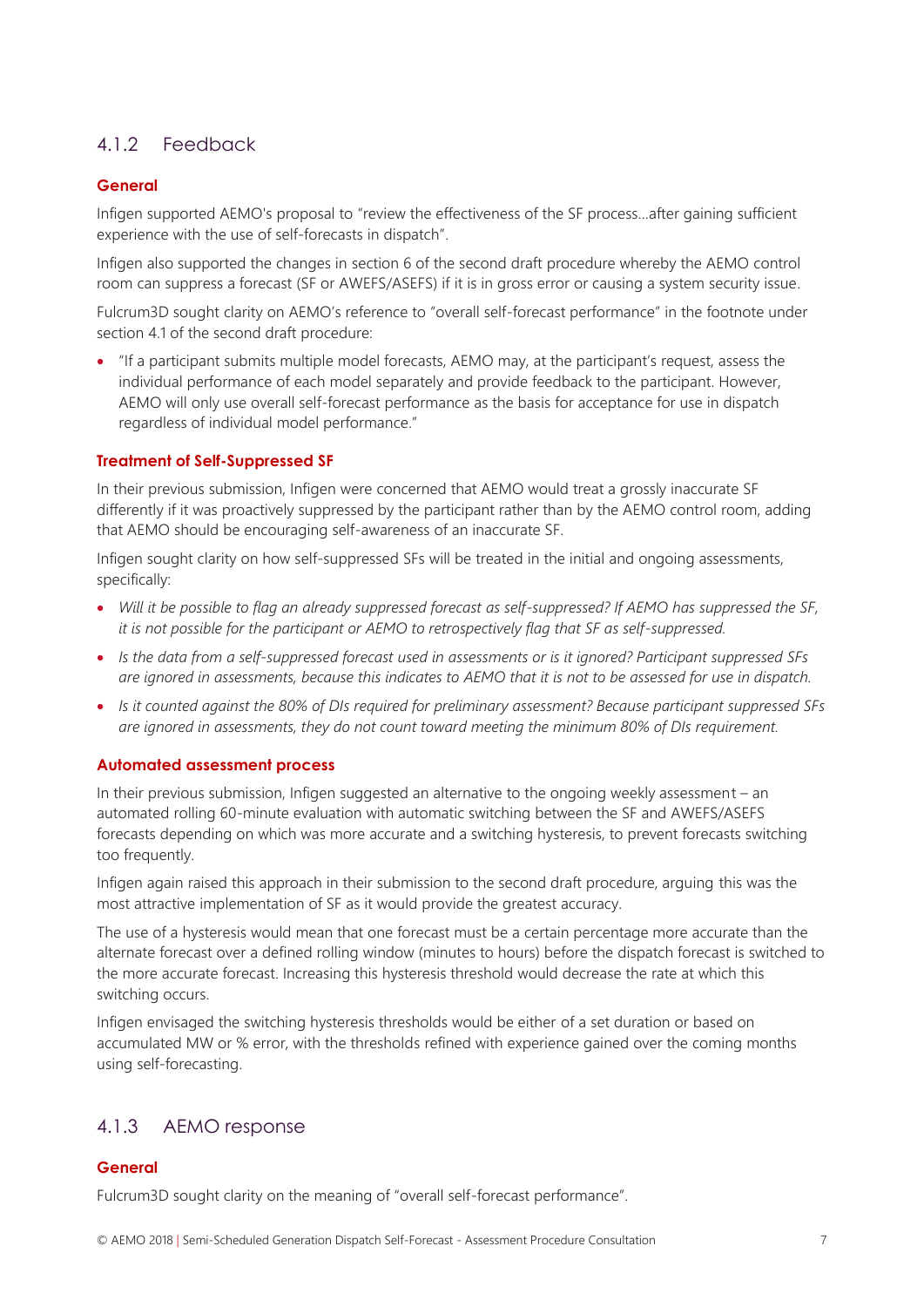AEMO's reference to "overall self-forecast performance" means that it will assess the performance of selfforecasts submitted for use in dispatch for a semi-scheduled generating unit, regardless of the underlying forecasting model that was used to produce that self-forecast. AEMO will not differentiate between underlying forecasting models when assessing performance.

#### **Treatment of Self-Suppressed SF**

AEMO considers the proposed procedure is designed to encourage the participant to proactively suppress a grossly inaccurate SF before the AEMO control room suppresses it. If the AEMO control room suppresses a grossly inaccurate SF it remains suppressed until AEMO's next weekly assessment, whereas if the participant proactively suppresses that SF (rather than AEMO control room) then the participant can choose when to unsuppress that SF once they have addressed the underlying issue with the SF.

In response to Infigen's specific questions:

- *Will it be possible to flag an already suppressed forecast as self-suppressed?* 
	- If AEMO has suppressed a SF that is not already suppressed by the participant over a certain period, it is not possible for the participant or AEMO to retrospectively flag that SF as self-suppressed.
- *Is the data from a self-suppressed forecast used in assessments or is it ignored?* 
	- Participant suppressed SFs are ignored in all assessments, because this indicates to AEMO that the SF is not to be assessed by AEMO for use in dispatch.
- *Is it counted against the 80% of DIs required for preliminary assessment?* 
	- Because participant suppressed SFs are ignored in all assessments, they do not count toward meeting the minimum 80% of DIs requirement (the "Minimum DIs for SF Performance Assessment" test). However, the minimum 95% of DIs requirement for the "Minimum DIs for Reliable SF" test applies to any SF received at least 70 seconds before the gate closure time, regardless of whether suppressed or unsuppressed.

#### **Automated assessment process**

As previously noted in our draft determination, AEMO will consider Infigen's suggestion of an automated rolling assessment and forecast switching using hysteresis as part of a future review of the self-forecasting process. As part of this review, AEMO will also consider the value of implementing a very short-term online assessment to assist the AEMO control room in detecting grossly inaccurate forecasts.

AEMO considers that some experience with the weekly self-forecast assessment process would be required before it could confidently automate the process and determine thresholds for forecast switching.

AEMO likens Infigen's automated switching approach to ensemble forecasting, with switching between forecasting models based on their relative performance under the current conditions.

AEMO encourages participants to develop ensemble forecasting themselves and to switch or blend those model forecasts based on performance, either through:

- offering multiple model forecasts to AEMO directly and dynamically suppressing those not to be used in dispatch, or
- offering a single forecast to AEMO with switching/blending of models performed by the forecast provider prior to submission to AEMO

Determination: AEMO has not revised the second draft procedure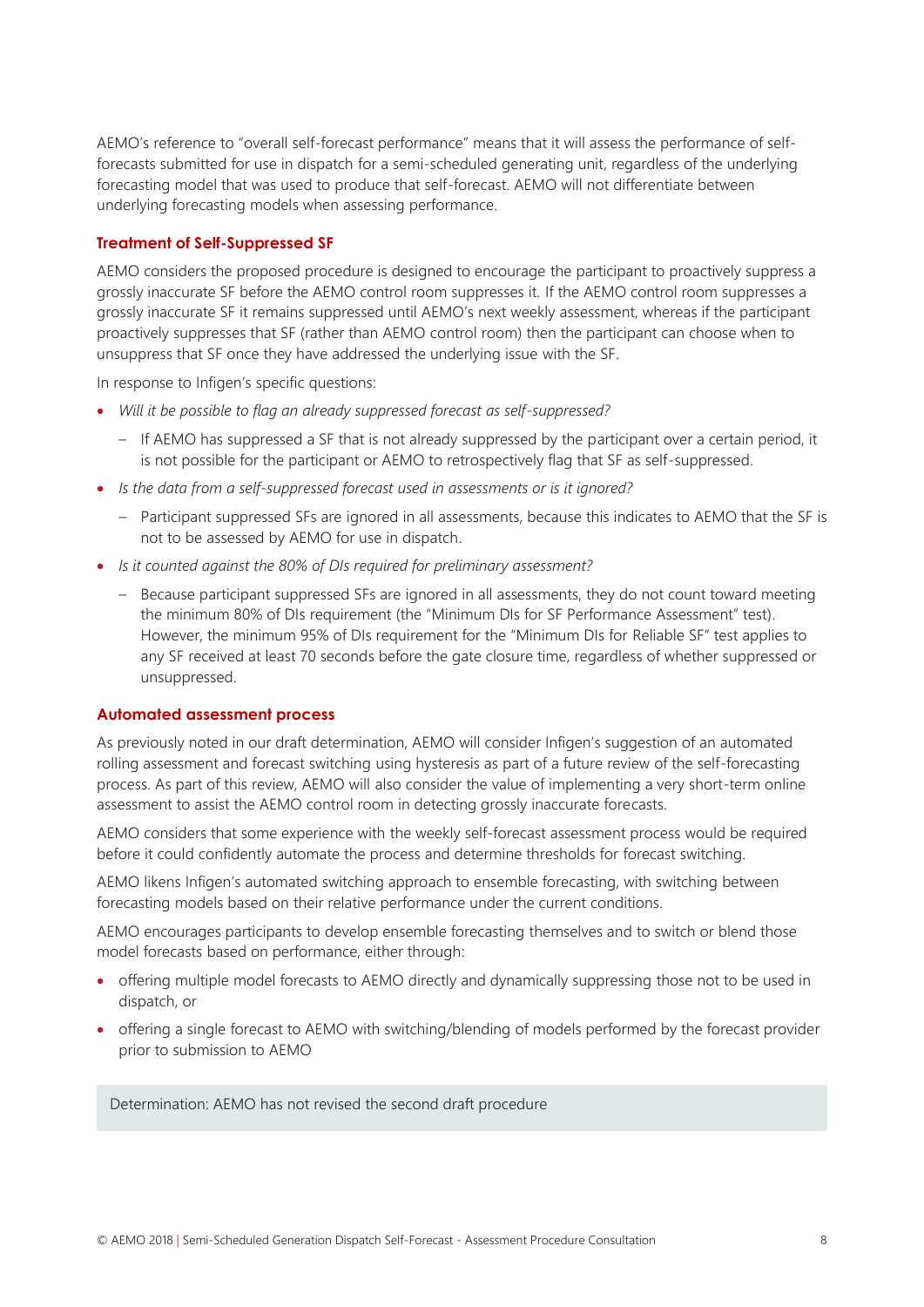# <span id="page-8-0"></span>4.2 Preliminary assessments

# 4.2.1 Current proposal

The second draft procedure proposed preliminary tests that must be satisfied before AEMO can undertake a SF performance assessment:

- Minimum DIs for Reliable SF test (initial assessments only):
	- For at least 95% of dispatch intervals over the current assessment window, AEMO received a SF at least 70 seconds before the gate closure time for the dispatch interval
- Minimum DIs for SF Performance Assessment test (initial and ongoing assessments):
	- For at least 80% of dispatch intervals over the assessment window the following criteria are satisfied:
		- AEMO received an unsuppressed SF at least 70 seconds before the gate closure time, or the SF was used in dispatch for that dispatch interval<sup>2</sup>
		- Unit's energy target was greater than or equal to its UIGF (that is, the unit is not constrained off), unless the participant submitted a good quality SCADA Possible Power for the dispatch interval

# 4.2.2 Feedback

### **Minimum DIs for SF reliability**

Infigen considered the procedure assumes all forecasts will improve over time and is designed such that an issue encountered late in the assessment period would significantly delay SF implementation. A bad '8th' week would result in a 16-week assessment, while a bad initial week would only result in a 9-week assessment. This seems to disproportionately penalise faults in later weeks, despite issues such as network outages being just as likely at either time.

Infigen suggested that AEMO disregard up to one failed week within the assessment period and substitute an additional week of assessment at the end, rather than forcing the assessment to be started again from scratch.

### **Minimum DIs for SF performance assessment**

Infigen are concerned that an ongoing assessment may not be completed for multiple weeks (or continuously) due to insufficient data. Infigen understands the need for sufficient data to conduct an assessment but believes it would be better to require a certain number of dispatch intervals for each of the three duration-based tests. In the case that not enough assessable intervals were received in a given week, there should be an option for those intervals to be accumulated and the test run in the following week when sufficient intervals were available (even if both individual weeks had insufficient assessable intervals).

Infigen considered that if AEMO requires a certain amount of data to determine accuracy, it would be more appropriate to use a dynamic test duration, based on when the determined number of non-constrained DIs required has been reached. This could potentially be coupled with a sense check during all semi-dispatch capped intervals which compares the SF with AWEFS/ASEFS to ensure their average predictions are within an acceptable margin. Infigen would prefer this method for both initial and ongoing testing.

They noted that it is likely the 80% "Minimum DIs for SF Performance Assessment" requirement will not be met for numerous weeks throughout the year for several participants. In Q3 2018 for example, South Australian non-synchronous units were constrained for 26% of the time due to system strength constraints.

 $\overline{a}$ 

 $2$  The latter only applies during the ongoing assessment stage

<sup>©</sup> AEMO 2018 | Semi-Scheduled Generation Dispatch Self-Forecast - Assessment Procedure Consultation 9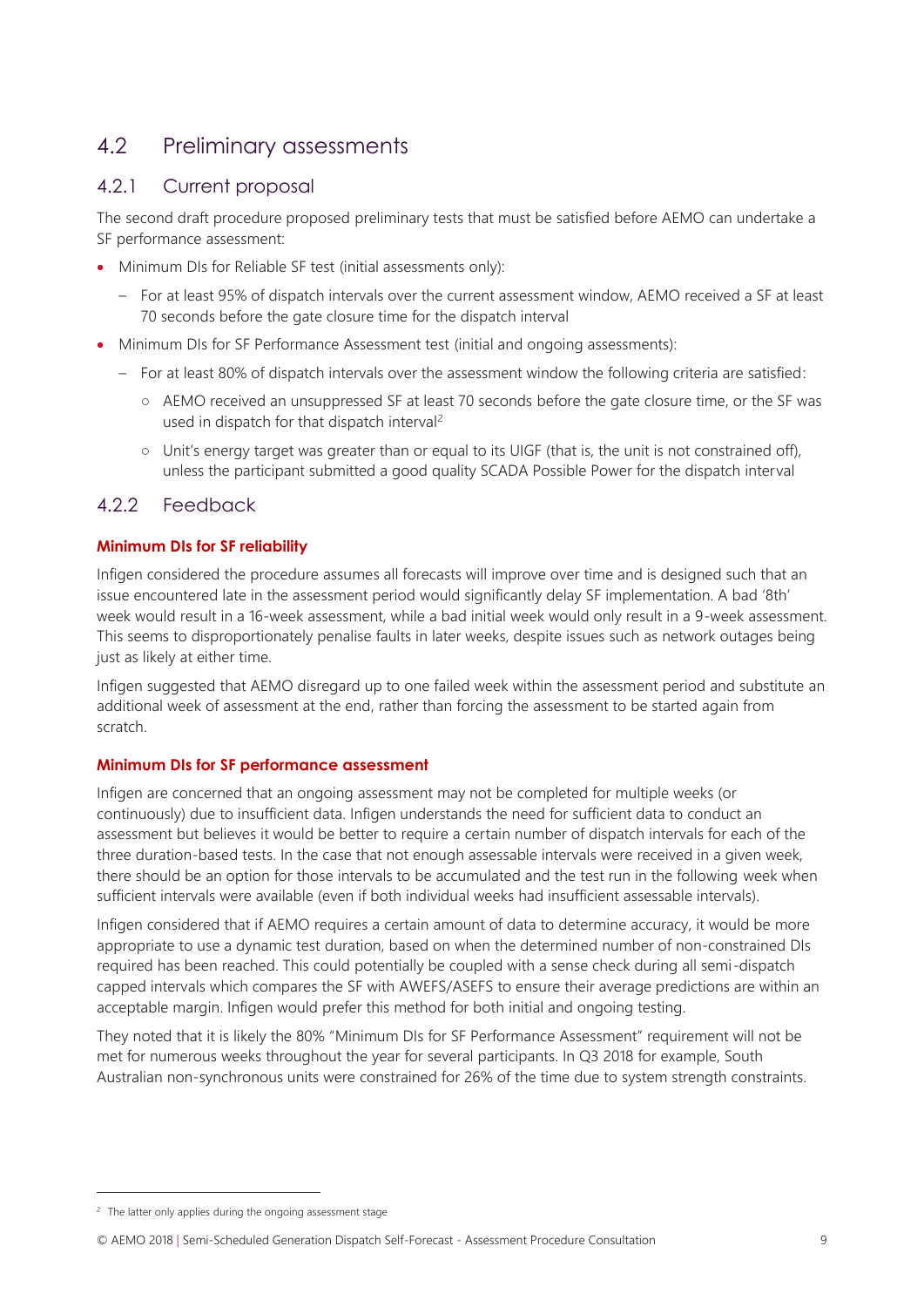# 4.2.3 AEMO response

### **Minimum DIs for SF reliability**

AEMO considers the minimum SF reliability requirement of 95% of all dispatch intervals (a 5% failure rate) is adequate and consistent with previous feedback from Infigen<sup>3</sup> that the "Minimum DIs for Reliable SF" test would only need to cater for the equivalent of 2 full days of SF outage, which is a failure rate of 3.5% over the initial 8-week assessment window.

AEMO disagrees that the "Minimum DIs for Reliable SF" test would disproportionately penalise faults in later weeks of the assessment window for the first 16 weeks of an initial assessment. This is because the start of the assessment window is fixed for the first 16 weeks of an initial assessment. Beyond 16 weeks, however, the 16 week assessment window is rolling, so "good" weeks prior to that rolling window do not offset more recent "bad" weeks.

AEMO also notes that reliability is based on a minimum 95% of all DIs meeting the criteria anywhere within the assessment window, rather than a fixed number of DIs regardless of the length of the assessment window.

For example, for the initial assessment window of 8 weeks (16,128 DIs), if a SF for a wind farm is not received at least 70 seconds before the gate closure time for more than 5% or 806 DIs of those DIs the SF reliability test would fail. For each week thereafter, one week (2,016 DIs) is added to the assessment window, which allows a further 5% or around 100 DIs to fail the SF reliability test.

#### **Minimum DIs for SF performance assessment**

AEMO notes the second draft procedure clearly defines the "certain number of Dispatch Intervals for each of the three duration-based tests". The "Minimum DIs for SF Performance Assessment" requirement is 80% of all DIs over the relevant assessment window, which equates to X dispatch intervals accumulated over that window.

For example, assume the ongoing assessment of a SF for a wind farm not providing Possible Power. The 1 week, 4-week and 8-week SF performance assessments would only occur if there were no more than 403, 1,612 and 3,225 constrained DIs respectively. However, if Possible Power were provided then all constrained DIs are included in meeting the minimum requirement, which allows the SF performance assessments to occur.

If AEMO were to relax the 80% minimum requirement, this might result in insufficient samples for a statistically significant result over the performance assessment window.

In assessing against the minimum requirement, AEMO will not include (otherwise assessable) DIs that occur before the relevant assessment window (as Infigen's "dynamic test duration" suggests), because there is a risk of over-weighting historical forecast performance over more recent, relevant forecast performance. AEMO notes that Infigen proposed an automated process that assesses only recent forecast performance.

AEMO is unclear of the purpose of Infigen's proposal for the "sense check during all semi-dispatch capped intervals which compares the SF with AWEFS/ASEFS to ensure their average predictions are within an acceptable margin". If "within an acceptable margin" refers to a comparison between the SF and AWEFS/ASEFS, this does not indicate which is the more accurate forecast compared to Possible Power. If the "acceptable margin" refers to a comparison of the forecasts against Possible Power, then Infigen's proposal does not indicate whether to use the result of that comparison to switch between forecasts.

Determination: AEMO has not revised the second draft procedure

 $\overline{a}$ 

<sup>&</sup>lt;sup>3</sup> Infigen's first-round submission to the initial draft procedure

<sup>©</sup> AEMO 2018 | Semi-Scheduled Generation Dispatch Self-Forecast - Assessment Procedure Consultation 10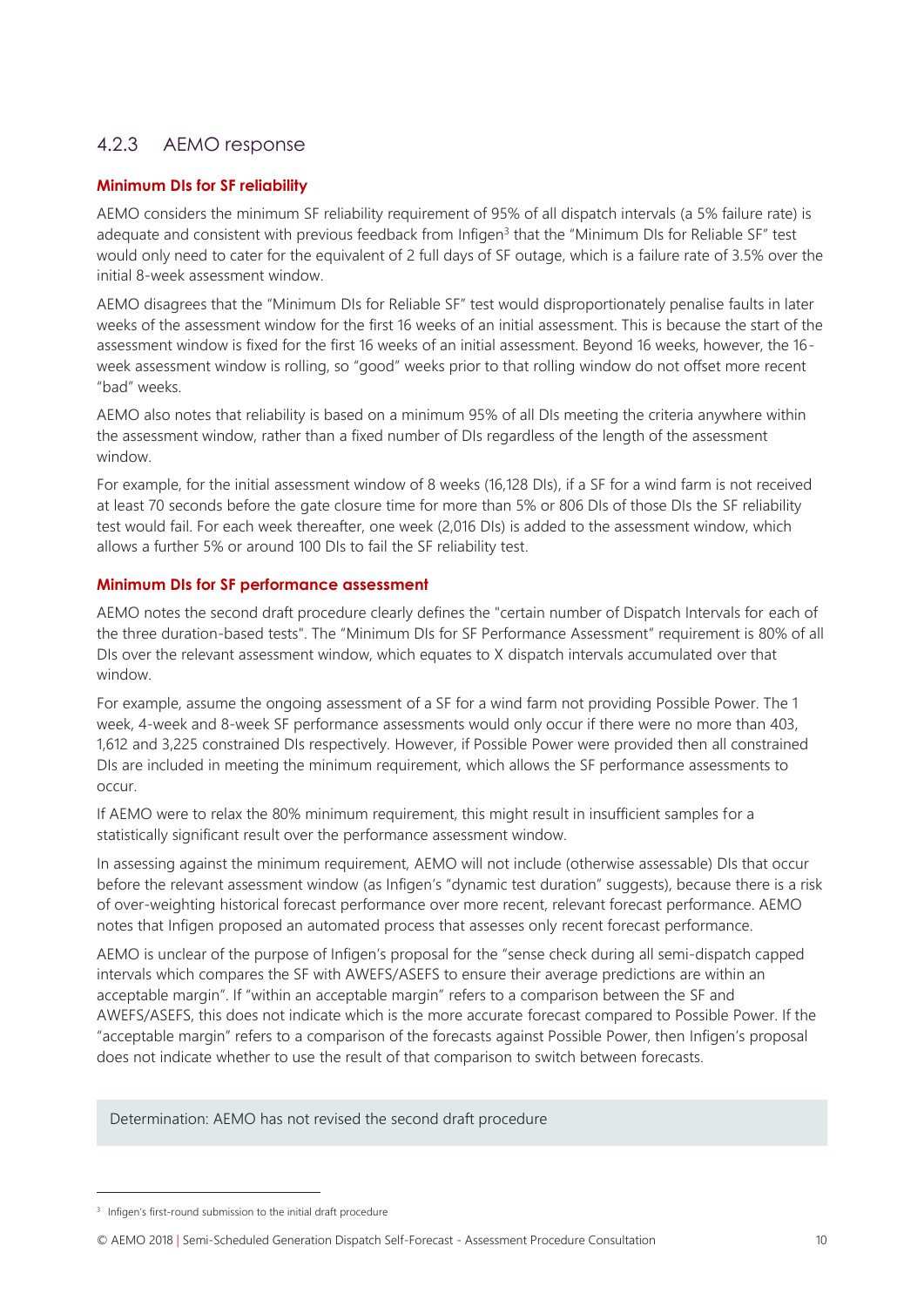# <span id="page-10-0"></span>4.3 Performance benchmark and assessable intervals

# 4.3.1 Current proposal

The second draft procedure proposed to assess the accuracy of the SF and AWEFS/ASEFS forecasts for assessable intervals against the following performance benchmarks:

- Maximum of (0, Good SCADA Possible Power) for DIs where the unit energy target is less than its UIGF
- Maximum of (0, SCADA Initial MW<sup>4</sup>) for all other DIs

For solar units, DIs ending 2105 to 0400 AEST inclusive are excluded from the total DI count (used in the preliminary tests to determine the minimum DI requirement) and excluded from all performance assessments.

Of the remaining DIs, the following are also excluded from those tests:

- DIs where unit energy target is less than its UIGF and SCADA Possible Power is unavailable or not good
- DIs where SF is not used in dispatch and there is no participant-unsuppressed SF received at least 70 seconds before the gate closure

AEMO has defined the optional SCADA Possible Power in the Energy Conversion Model (ECM) Guidelines as the real-time now-cast estimate of unconstrained intermittent generation<sup>5</sup>.

AEMO notes that some wind farms that provide FCAS Regulation already use Possible Power in their calculation of the Automatic Generation Control (AGC) Upper Limit sent to AEMO via SCADA. The SCADA AGC Upper Limit is used in NEMDE as an upper bound on FCAS Regulation enablement maximum, and in AEMO's AGC as an upper bound on AGC raise set-points when enabled for FCAS Regulation Raise.

# 4.3.2 Feedback

### **Use of SCADA Initial MW**

AEMO proposes to use SCADA Initial MW as the forecast performance benchmark for intervals where either the semi-dispatch cap is not set, or where the semi-dispatch cap is set and the unit energy target equals its forecast.

Infigen considered that using SCADA Initial MW to determine accuracy during these intervals will heavily favour the active forecast (or the forecast that predicts a slightly lower value than SCADA Initial MW), as during these times the park controller will be ensuring production is capped at this output and will be prevented from moving any higher. This means that suppressed forecasts<sup>6</sup> that predict a higher (but potentially more accurate) value will be assessed (potentially unfairly) as being less accurate whenever the active forecast under predicts production.

Instead, Infigen suggested that AEMO return to its original proposal – to use SCADA Initial MW as the benchmark only for intervals where the semi-dispatch cap is not set, and to use SCADA Possible Power as the benchmark at other times.

#### **Use of SCADA Possible Power**

 $\overline{a}$ 

Infigen and Tilt made submissions to both the first and second draft procedure in relation to the use of SCADA Possible Power as a performance benchmark.

Infigen noted that SCADA Possible Power is a value calculated and provided by the participant, and while default inputs and methodology generally depend on the turbine manufacturer, there is scope for these figures to be manipulated by the participant. For this reason, Infigen considered that Possible Power is not

<sup>4</sup> The procedure refers to this as NEMDE Initial MW, being the unit SCADA active power captured at the time of the dispatch run, or (if not good quality), the energy target from the previous dispatch run

<sup>&</sup>lt;sup>5</sup> The Wind and Solar ECM Guidelines are found on AEMO's webpages at [Australian Wind Energy Forecasting System \(AWEFS\)](http://www.aemo.com.au/Electricity/National-Electricity-Market-NEM/Planning-and-forecasting/Solar-and-wind-energy-forecasting/AWEFS) and Australian Solar Energy [Forecasting System \(ASEFS\)](http://www.aemo.com.au/Electricity/National-Electricity-Market-NEM/Planning-and-forecasting/Solar-and-wind-energy-forecasting/ASEFS)

<sup>&</sup>lt;sup>6</sup> AEMO clarifies that only SF that are not suppressed by the participant forecast are used in performance assessments.

<sup>©</sup> AEMO 2018 | Semi-Scheduled Generation Dispatch Self-Forecast - Assessment Procedure Consultation 11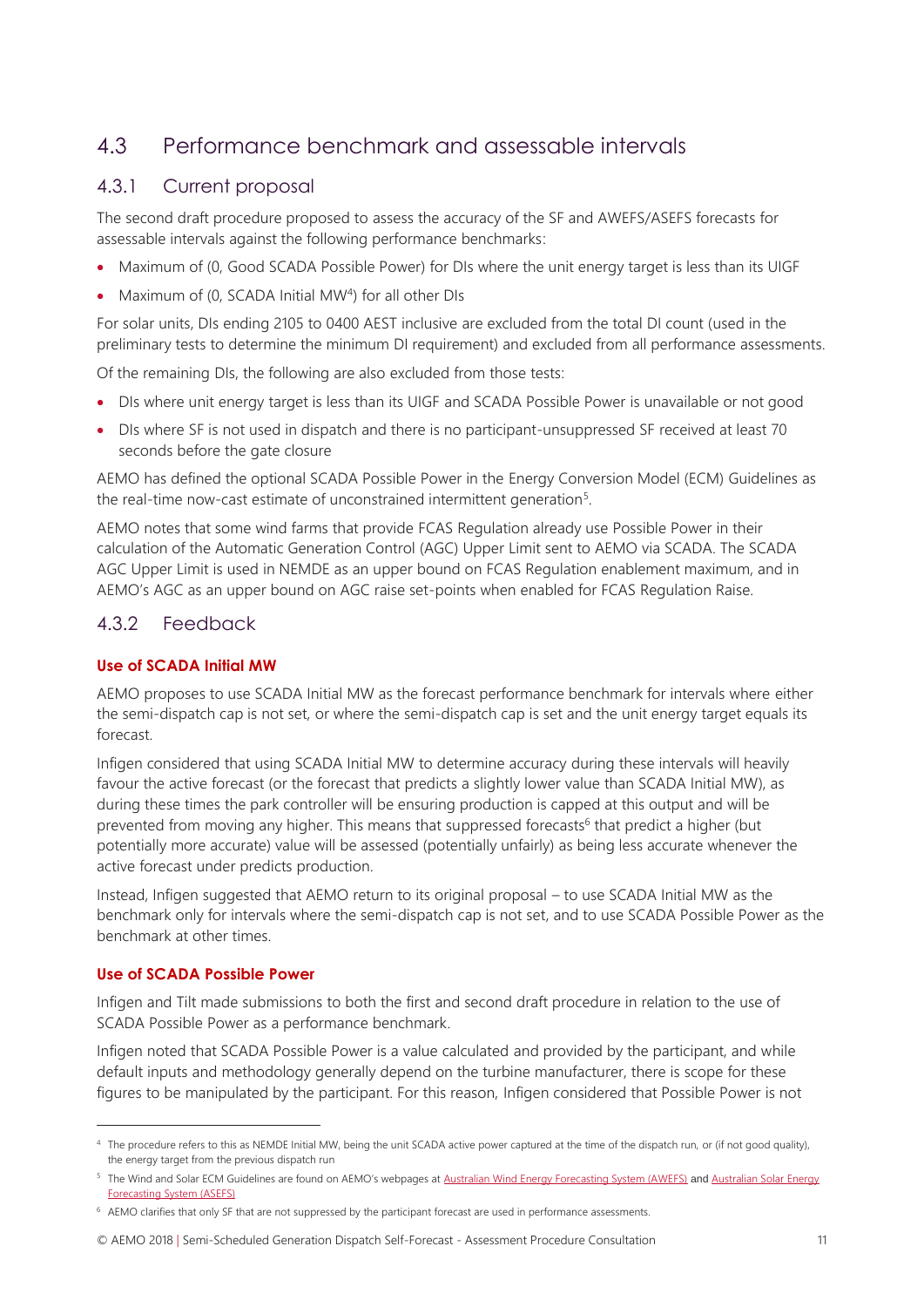suitable for correctly determining which forecast is more accurate. Infigen once again requests that all times where any semi-dispatch cap is recorded be ignored.

Infigen strongly believed that if AEMO uses the SCADA Possible Power signal for forecast assessments, it must be used for all times that a semi-dispatch cap is set, regardless of whether the unit's energy target is less than the UIGF, or equal to the UIGF.

Tilt supported the development of Possible Power now-cast from the self-forecasting system itself. They considered this could provide a more accurate performance benchmark than the manufacturer's Possible Power estimate, which might not account for all factors such as high wind cut-out and de-rating effects, wind sector management, wind direction effects). The manufacturer's Possible Power estimate is typically used for indicative calculations of lost generation, not for precise now-casting.

Tilt also noted that AEMO has added Possible Power signal to the SCADA list in the proposed ECM changes. They consider that requiring the Possible Power estimate to come via SCADA imposes a technical limitation and cost, as injecting external data into the site SCADA system for provision to AEMO is complex.

Tilt instead suggested a slight modification to the Self-Forecasting Web API, to allow participants to provide their Possible Power estimate to AEMO at or very shortly after the dispatch interval ends, based on observed conditions at the time.

# 4.3.3 AEMO response

#### **Use of SCADA Initial MW**

AEMO accepts that using SCADA Initial MW to determine accuracy during intervals where the semi-dispatch cap is set and the unit energy target equals its forecast might at times favour the active forecast given the park controller will be capping output at the energy target (particularly where the active forecast is underforecasting).

However, AEMO notes there are other times when the unit energy target equals its forecast and the active forecast is over-forecasting (so that the output is not constrained but generating to the available energy) and the SCADA Initial MW is a valid performance benchmark at those times.

AEMO did consider an option to define a constrained DI to include intervals where the actual output was within X MW of the unit's energy target during a semi-dispatch interval. However, AEMO considers the X MW threshold might be difficult to define and to do so would require experience with the operation of the SF assessment process.

On balance, AEMO considers that including dispatch intervals where the semi-dispatch cap is set and the unit energy target equals its UIGF allows an increased sample size in SF performance assessments, and this would outweigh the slight impact of the bias in using SCADA Initial MW.

#### **Use of SCADA Possible Power**

AEMO sees value in using Possible Power as the performance benchmark during constrained DIs and disagrees with Infigen that those intervals should be excluded from the assessment.

AEMO accepts Infigen's view that a participant might be able to manipulate their SCADA Possible Power in their favour for the SF assessments. For example, the participant might artificially set their SCADA Possible Power to always be at or near their SF, so that the SF always appears to perform better than the AWEFS/ASEFS forecast during constrained operation, when AEMO uses the Possible Power as the benchmark.

This is clearly undesirable, and AEMO would likely monitor the performance of the Possible Power benchmark itself, to ensure it is valid and complies with the definition in the ECM Guidelines. The definition requires that Possible Power only reflect "technical factors", and therefore excludes the use of forecasts to determine Possible Power.

AEMO clarifies that, if a participant intends to provide SFs for a unit and does not want AEMO to use the SCADA Possible Power in SF assessments, they must notify AEMO prior to the nominated start of the initial